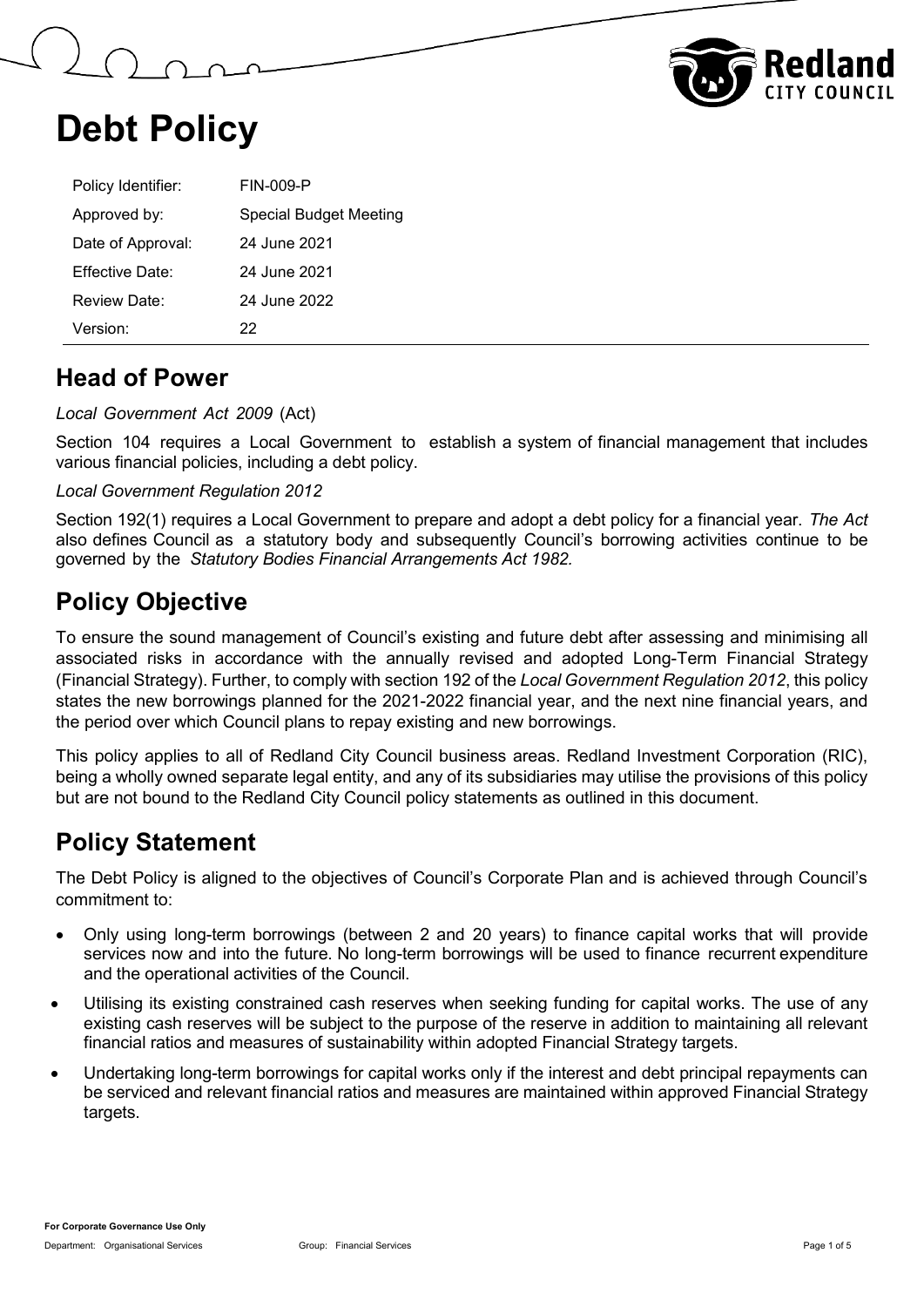

- Aligning borrowings to specific projects and/or asset classes rather than being pooled to ensure transparency and accountability is maintained. Borrowings will be nominated through the priority needs of the capital program and will be determined through the normal budgetary and approval process of Council.
- Paying debt service payments annually in July in order to minimise Council's interest expense.
- Reviewing its debt regularly and seeking to repay or restructure its debt to ensure repayment in the shortest possible time or resulting in a reduction in interest payments subject to maintenance of key performance indicators in the Financial Strategy.
- Considering new loans only if the subsequent increase in debt servicing payments allows the total debt servicing ratio to remain within Financial Strategy targets.
- Ensuring the term of any new loans will be a maximum of twenty years for Water, Waste and General requirements. The debt term shall not exceed the finite life of the related asset/s.
- Recovering costs of new loans taken out on behalf of commercial businesses, commercial opportunities, joint ventures, associates or subordinates through the administration of a management fee in line with current market rates.
- Restricting new borrowings to work that falls into specific categories such as:
	- o Risk Management
	- o Asset Management
	- o Inter-Generational Projects

#### **Definitions**

Nil

#### **Associated Documents**

Financial Strategy 2021-2031 Strategic Asset Management Plan

## **Document Control**

Only Council can approve amendments to this document by resolution of a Council Meeting, with the exception of administrative amendments which can be approved by the relevant ELT member. Refer to *Policy Instrument Development Manual* for an explanation on administrative amendments [\(A4063988\)](https://edrms-prd.rccprd.redland.qld.gov.au/id:A4063988/document/versions/latest).

Any requests to change the content of this document must be forwarded to relevant Service Manager(s).

Approved documents must be submitted to the Corporate Meetings and Registers Team for registration.

## **Version Control**

| <b>Version</b><br>number | <b>Date</b> | <b>Key Changes</b>                                                                                                                                                          |
|--------------------------|-------------|-----------------------------------------------------------------------------------------------------------------------------------------------------------------------------|
| 17                       | May 2017    | Updated for Budget 2017-18 process<br>Item 7 changed from previously only considering new loans where cash<br>balances were insufficient<br>Added in proposed debt schedule |
| 18                       | March 2018  | Updated for 2018-19 process<br>Added in Policy Scope to clarify RIC is a separate legal entity<br>Clarified Head of Power to show requirements of the Local Government      |

**For Corporate Governance Use Only**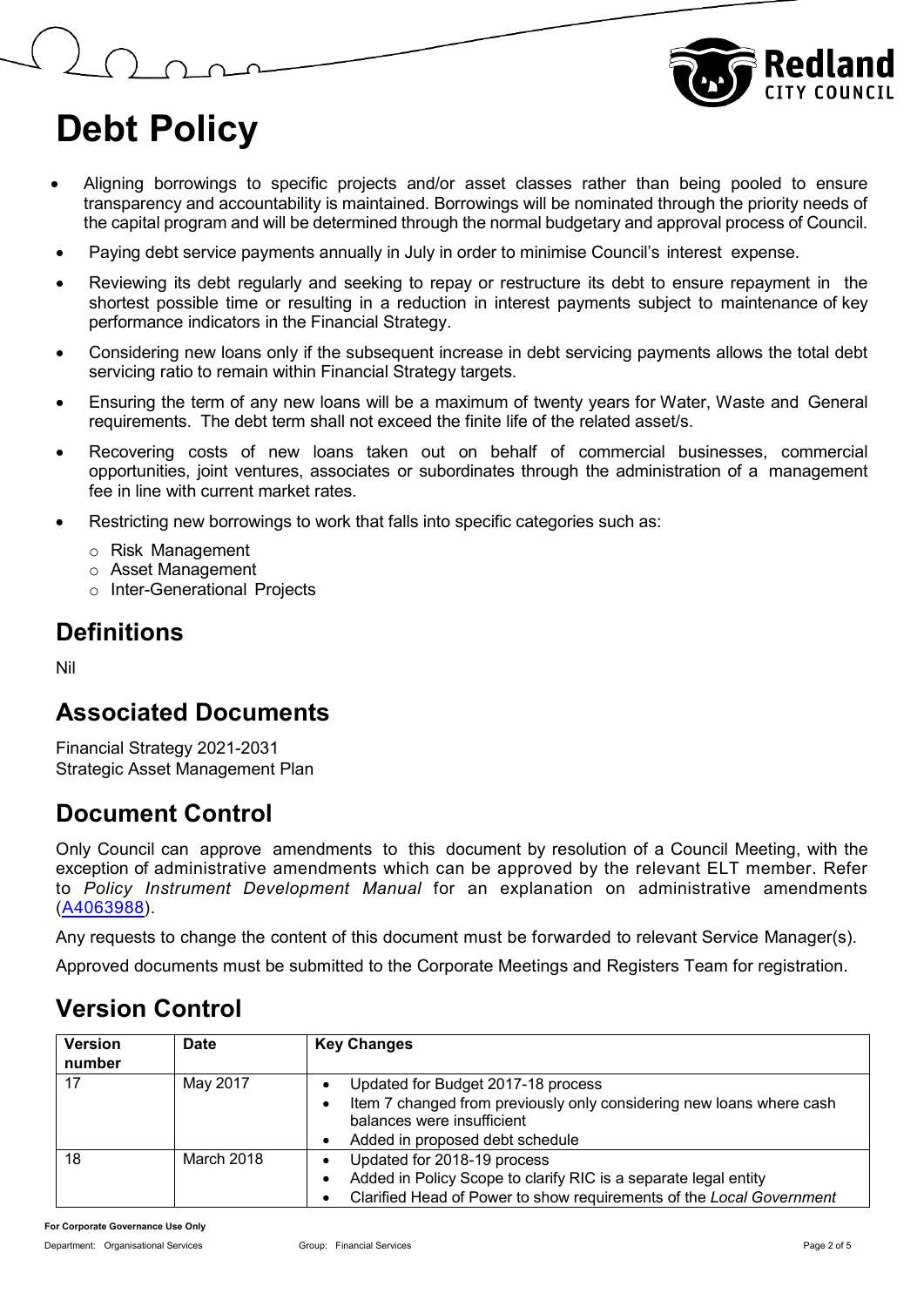

Mari

| <b>Version</b><br>number | <b>Date</b> | <b>Key Changes</b>                                                                                                               |
|--------------------------|-------------|----------------------------------------------------------------------------------------------------------------------------------|
|                          |             | Act 2009<br>Policy Objective amended to confirm policy objectives and compliance with<br><b>Local Government Regulation 2012</b> |
| 19                       | May 2019    | Updated for the 2019-20 Budget process<br>Inclusion of Document Control Section                                                  |
| 20                       | June 2020   | Administrative updates resulting from policy framework review                                                                    |
| $\overline{21}$          | June 2020   | Updated for the 2020-21 Budget process                                                                                           |
| 22                       | June 2021   | Updated for the 2021-22 Budget process<br>Inclusion of tables with New and Existing Loans                                        |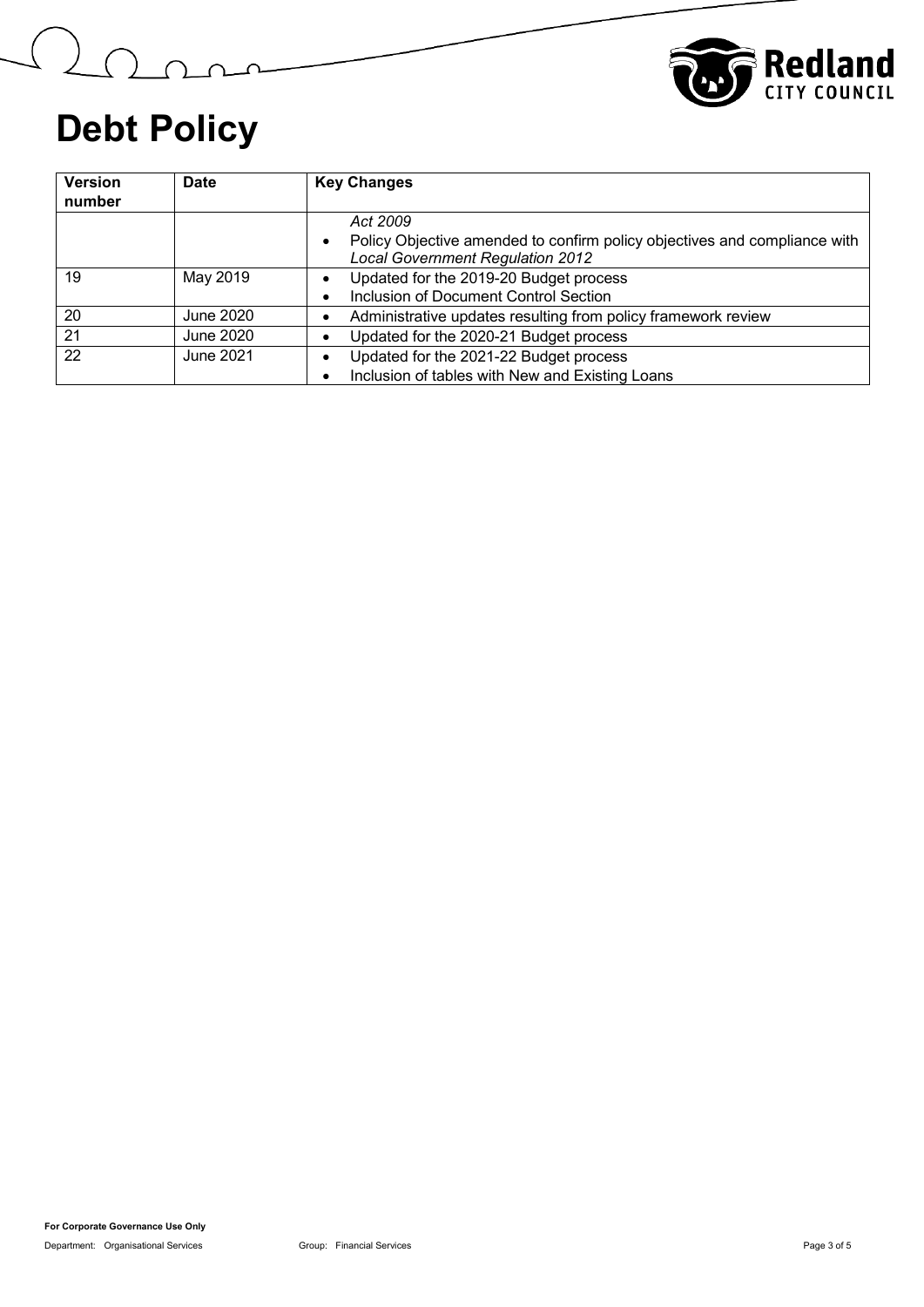

| Schedule of forecasted debt 2021-2031: Local Government Regulation 2012 section 192(2)(a)                |               |                                                                                             |                   |                 |                 |          |                   |          |          |          |  |
|----------------------------------------------------------------------------------------------------------|---------------|---------------------------------------------------------------------------------------------|-------------------|-----------------|-----------------|----------|-------------------|----------|----------|----------|--|
|                                                                                                          | <b>Budget</b> | <b>Forecast</b><br><b>Forecast</b><br><b>Forecast</b><br><b>Forecast</b><br><b>Forecast</b> |                   | <b>Forecast</b> | <b>Forecast</b> | Forecast | Forecast          |          |          |          |  |
|                                                                                                          | Year 1        | Year 2                                                                                      | Year <sub>3</sub> | Year 4          | Year 5          | Year 6   | Year <sub>7</sub> | Year 8   | Year 9   | Year 10  |  |
|                                                                                                          | 2021-22       | 2022-23                                                                                     | 2023-24           | 2024-25         | 2025-26         | 2026-27  | 2027-28           | 2028-29  | 2029-30  | 2030-31  |  |
|                                                                                                          | \$000         | \$000                                                                                       | \$000             | \$000           | \$000           | \$000    | \$000             | \$000    | \$000    | \$000    |  |
| <b>Opening Balance</b>                                                                                   | 44,228        | 46,985                                                                                      | 53,440            | 63,314          | 72,747          | 80,567   | 92,376            | 101,341  | 107,601  | 118,251  |  |
| <b>New Loans</b>                                                                                         | 10,324        | 14,700                                                                                      | 13,877            | 14,123          | 13,265          | 15,991   | 12,917            | 10,890   | 15,890   | 15,000   |  |
| Accrued Interest on Loans                                                                                | 1,438         | 1,156                                                                                       | 1,366             | 1,546           | 1,710           | 1,944    | 2,290             | 2,526    | 2,697    | 2,987    |  |
| Debt Service Payment (principal and interest)                                                            | (9,005)       | (9,401)                                                                                     | (5, 369)          | (6,236)         | (7, 156)        | (6, 126) | (6, 241)          | (7, 156) | (7, 937) | (8, 818) |  |
| <b>Closing Balance</b><br>46,985<br>53,440<br>92,376<br>107,601<br>63,314<br>72,747<br>80,567<br>101,341 |               |                                                                                             |                   |                 |                 |          |                   |          | 118,251  | 127,420  |  |

| Schedule of forecasted remaining repayment terms in years 2021-2031: Local Government Regulation 2012 section 192(2)(b) |               |          |                   |                   |                 |                 |                   |                   |                 |                 |  |  |
|-------------------------------------------------------------------------------------------------------------------------|---------------|----------|-------------------|-------------------|-----------------|-----------------|-------------------|-------------------|-----------------|-----------------|--|--|
|                                                                                                                         | <b>Budget</b> | Forecast | Forecast          | <b>Forecast</b>   | <b>Forecast</b> | <b>Forecast</b> | <b>Forecast</b>   | Forecast          | <b>Forecast</b> | <b>Forecast</b> |  |  |
|                                                                                                                         | Year 1        | Year 2   | Year <sub>3</sub> | Year <sub>4</sub> | Year 5          | Year 6          | Year <sub>7</sub> | Year <sub>8</sub> | Year 9          | Year 10         |  |  |
|                                                                                                                         | 2021-22       | 2022-23  | 2023-24           | 2024-25           | 2025-26         | 2026-27         | 2027-28           | 2028-29           | 2029-30         | 2030-31         |  |  |
| Weighted Average in Years<br>(existing loans)                                                                           | 11.45         | 12.84    | 12.70             | 12.91             | 13.73           | 13.39           | 12.40             | 11.40             | 10.40           | 9.41            |  |  |
| Weighted Average in Years<br>(incl. new loans)                                                                          | 13.34         | 16.00    | 16.57             | 16.96             | 17.20           | 17.04           | 16.59             | 16.08             | 15.80           | 15.48           |  |  |

*In accordance with section 192(2)(b):* 

- *Council plans to repay its existing borrowings over their remaining terms, with all existing debt planned to be repaid by 2041.*
- With respect to new debt, Council will consider the repayment period at the time of the application based on factors including the size of loan and nature of the asset to be funded. Of *note, the maximum repayment term will be 20 years for all new borrowings.*